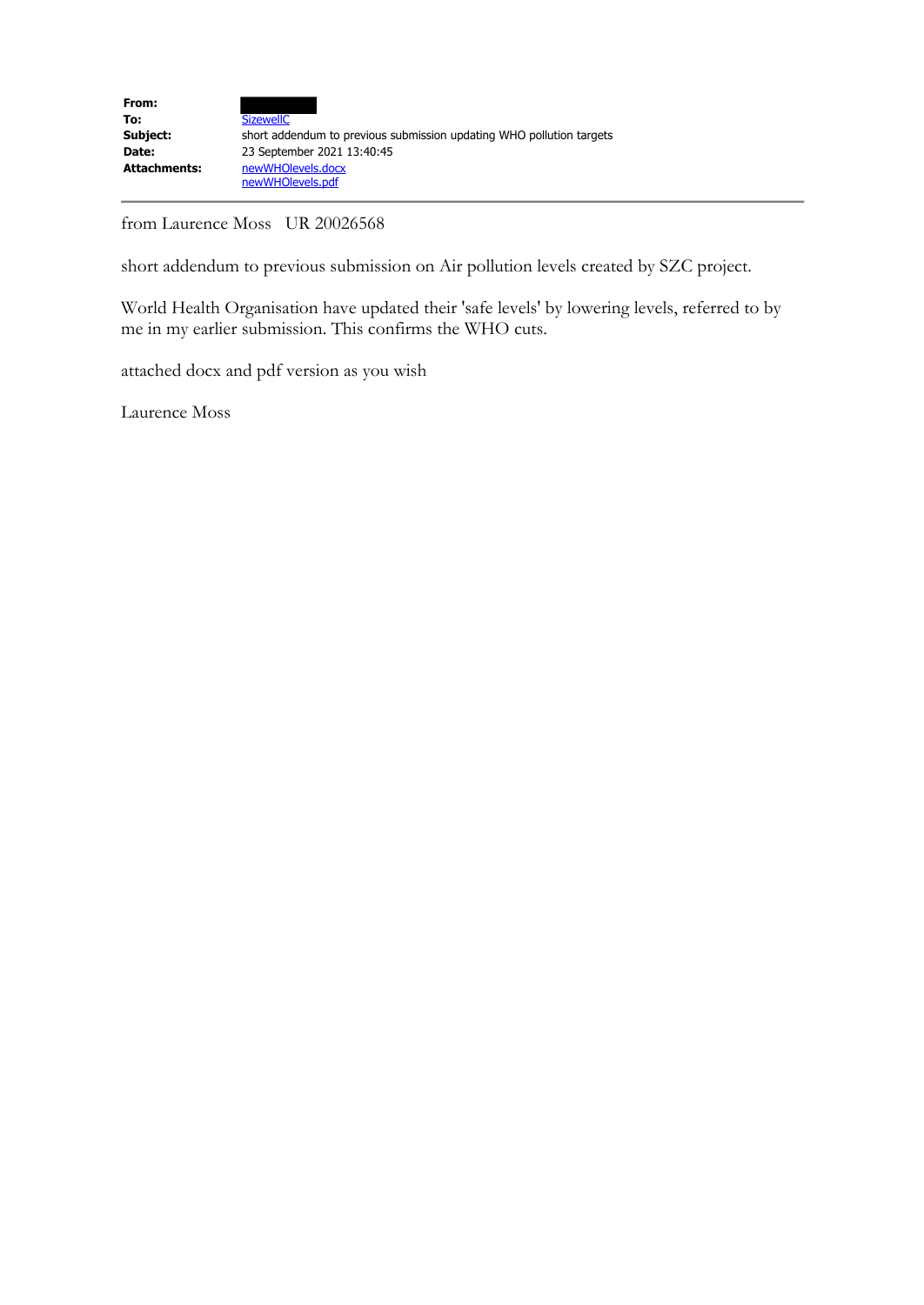## **From Laurence Moss – Uref 20026568 Sizewell C project EN010012**

## *Startling update on air pollution guideline targets from World Health Organisation*

I referred to WHO guidelines for safe targets for PM2.5 [etc] pollution in my submission and presentation. The WHO have downgraded their figures for safe levels, and this is relevant to my concerns for safety surrounding pollution emissions from the SZC project.

From the Guardian - **Damian Carrington** *Environment editor* **@dpcarrington** Wed 22 Sep 2021 14.00 BST

# **WHO slashes guideline limits on air pollution from fossil fuels Level for the most damaging tiny particles is halved, reflecting new evidence of deadly harm**

The World Health Organization has cut its recommended limits for air pollution and urged nations to tackle dirty air and save millions of lives.

In the first update for 16 years, the guideline limit for the most damaging pollution – tiny particles from burning fossil fuels – has been halved. The new limit for nitrogen dioxide (NO2), mainly produced by diesel engines, is now 75% lower.

The stringent new limits reflect the large body of evidence produced in recent years of the deadly harm caused to people by much lower levels of pollution than previously thought. Air pollution kills at least 7 million people a year, the WHO said, while a recent study estimated 8.7 million early deaths a year from coal, oil and gas burning – 20% of all deaths.

Pollution cuts an average of two years from the lives of the global population, and up to six years in highly polluted nations such as India, making it a bigger killer than smoking, car crashes or HIV/Aids.

Scientists stressed that even the new limits should not be considered safe, as there appears to be no level at which pollutants stop causing damage. They said reducing pollution would boost health even in nations with relatively clean air. A 2019 review concluded that air pollution may be damaging every organ in the body, causing heart and lung disease, diabetes and dementia and reducing intelligence.

Air pollution is the biggest environmental threat to human health and is a public health emergency, according to the WHO, costing trillions of dollars a year. More than 90% of the global population already breathes levels of pollution above the WHO's 2005 guideline for tiny particles. Cutting air pollution brings huge and cost-effective health benefits and reduces the carbon emissions driving the climate crisis.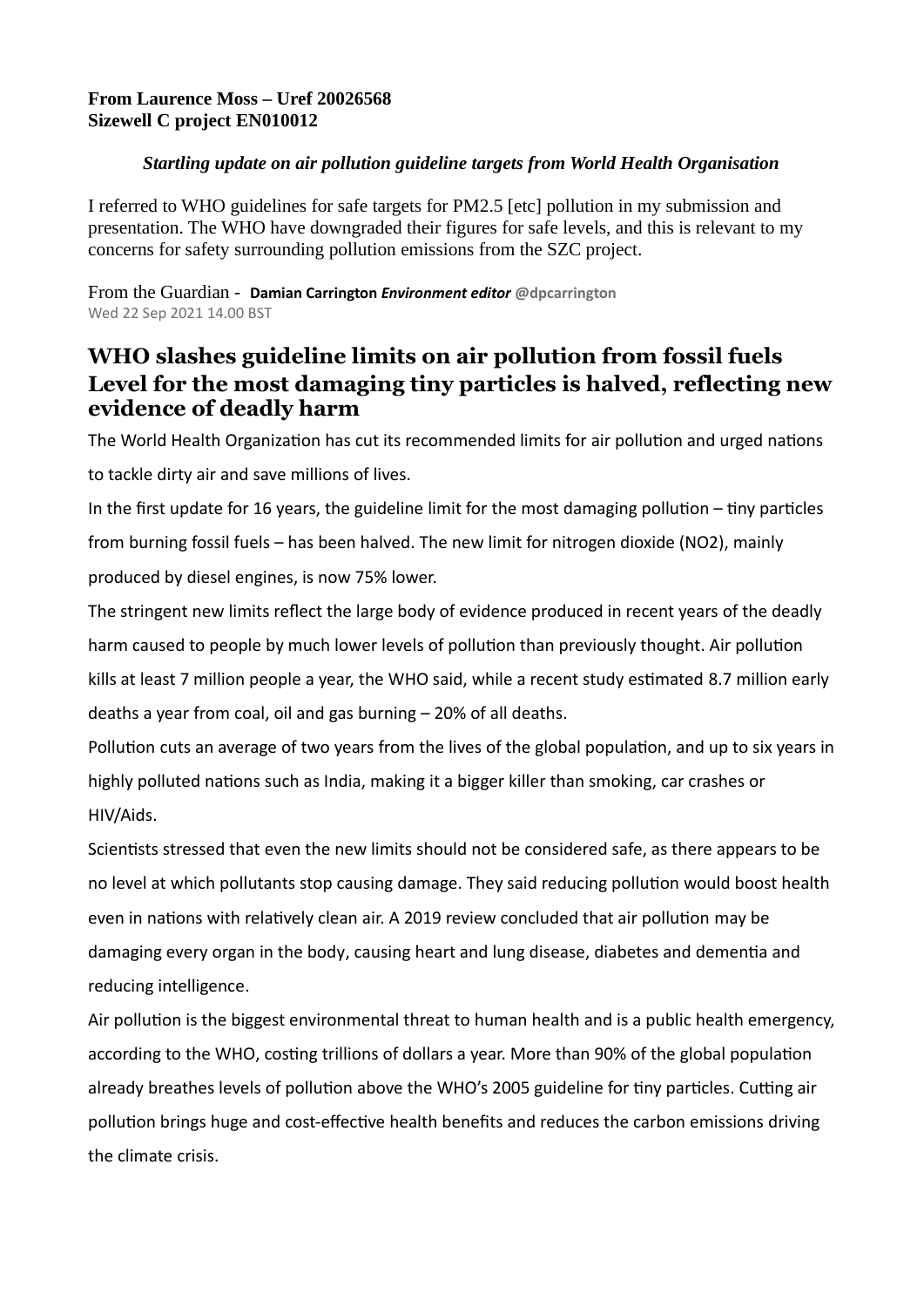"Air pollution is a threat to health in all countries," said Tedros Adhanom Ghebreyesus, the WHO director general. The guidelines are not legally binding but can be used by countries to plan their action. "I urge all countries to put them to use to reduce suffering and save lives," he said. The WHO said dirty air often affected the most vulnerable people and that clean air should be a "fundamental human right".

The campaigner Rosamund Adoo-Kissi-Debrah, whose daughter Ella became the first person to have air pollution cited as an official cause of death, said: "Air pollution stunts children's health and future. There is no safe level but at least following the WHO's new guidelines will set us on the path to achieving clean air for all."

Lwando Maki, a doctor at the Public Health Association of South Africa, said: "I saw the impacts of toxic air pollution every single day in Johannesburg. Updates to air quality standards were long overdue."

Renewable energy is often cheaper than fossil fuels even without taking the economic burden of air pollution into account, said Avinash Chanchal, of Greenpeace India. "We have all the tools we need to solve the air pollution crisis. At this point, addressing air pollution is a question of political will, not technology."

Every one of the 100 most populous cities in the world exceeded the new WHO guideline for tiny particle pollution in 2020, according to Greenpeace analysis. This includes Tokyo, Shanghai, New York, Lagos, London and Delhi, with the latter exceeding the limit by 17 times.

Dorota Jarosińska, the WHO's technical lead for the new guidelines, said: "These are very ambitious public health recommendations and achieving the guideline levels would be the ultimate goal, but all the steps towards it are critical.

The interim targets [the WHO has also set] are milestones on this continuous march towards getting air quality that is most protective to health. Every step you make towards improving air quality brings health benefits."

The new guidelines are the product of five years of systematic review by dozens of scientists, considering more than 500 studies and including several rounds of peer review. The guidelines represent the level at which there is already strong evidence for harm to health.

"We feel confident that these are really robust," said Jarosińska. "But these levels absolutely do not mean we are confident that there is no harm [at even lower levels]."

One of the most harmful pollutants is tiny particulate matter, smaller than 2.5 microns in size (PM2.5), which can pass through the lungs into the bloodstream and affect other organs. The WHO has reduced the guideline for annual average exposure to PM2.5 from 10 to 5 micrograms per